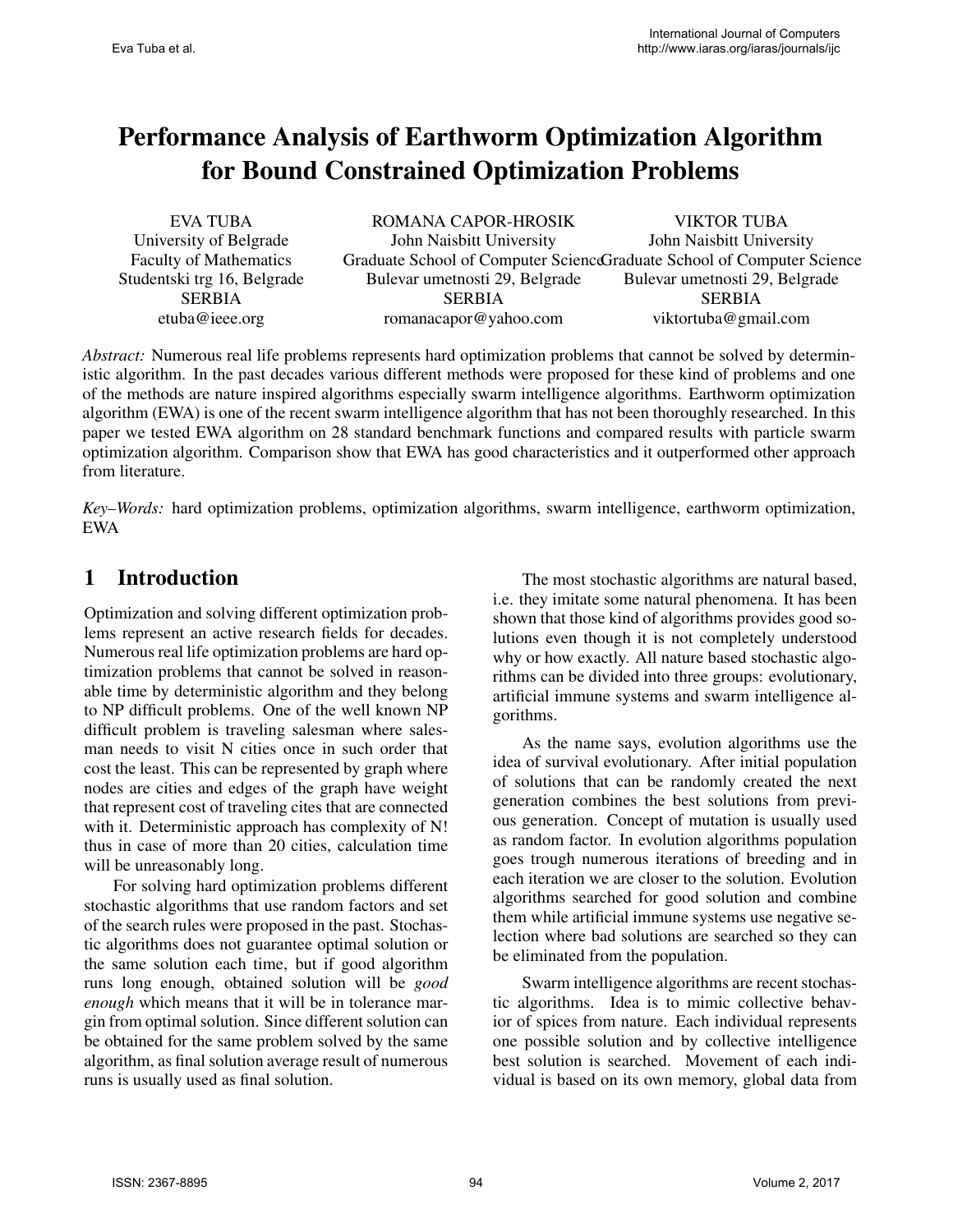swarm and random factor. Swarm intelligence algorithms represent active research area and in the past decades numerous of them were proposed. Some of the well known swarm intelligence algorithms are particle swarm optimization (PSO), ant colony optimization (ACO), artificial bee colony (ABC), bat algorithm (BA), fireworks algorithm (FWA) and others.

In this paper performance of the recent swarm intelligence algorithm, earthworm optimization algorithm (EWA) was tested. We tested (EWA) on standard CEC 2013 benchmark functions. Obtained results were compared with PSO.

### 2 Swarm intelligence algorithms

Various applications need to solve some kind of unconstrained or constrained optimization problem. For solving it numerous techniques and methods were proposed. Two major groups of metaheuristics are commonly used, inspired by nature and not inspired by nature. In this paper nature inspired metaheuristic called swarm intelligence was tested.

Swarm intelligence algorithms are based on the collective behavior of the social groups from nature and it is an important research topic. The main idea of this algorithms is to use simple set of rules that control individuals which exhibit collective intelligence. Swarms of worms, ants, bees, birds and fish were the main source inspiration for these methods. Brief analysis of swarm intelligence algorithm is given in [29].

Particle swarm optimization (PSO) is one of the earliest swarm intelligence algorithms [11] inspired by social behavior of fish or birds. Original form but also upgraded versions of PSO were widely used for solving various global optimization problems [15].

Ant colony optimization (ACO) imitates social behavior of ants. ACO models ants property of disposing pheromone on their way from nest to the food source. This metaheuristic have numerous variants that can be found in the literature. ACO was successfully used on minimum weight vertex cover problem [8], [26], minimum connected dominating set problem [9], and many others.

Artificial bee colony (ABC) was inspired by social behavior of honey bee swarm [10]. In ABC algorithm three types of bees are included: employed, onlookers and scouts. This algorithm was widely used and it was shown that is effective and efficient for different problems and numerous upgraded and enhanced versions of ABC were proposed [4], [6], [13]. ABC showed robustnesses when tackling engineering optimization [25].

Seeker optimization algorithm (SOA) performs search process by modeling human reasoning, memory, interactions, and past experience. Global optimization problems were successfully solved with this technique [7]. In [23] hybridization of SOA was proposed.

Bat algorithm is based on the echolocation behaviour of bats with varying pulse rates of emission and loudness [28]. It was successfully applied to numerous problems such as handwritten digit recognition [19], parameter tuning for support vector machine [18], multilevel image thresholding [1], etc. Beside original BA numerous hybridizations and improvements were proposed [22], [2], [20].

Fireworks algorithm was proposed in 2010 and as inspiration explosion of the fireworks was used [14]. During the last years it was intensively used for many different problems [16], [17].

Firefly algorithm was inspired by the social and flashing behavior of fireflies [27]. This algorithm was implemented for many different applications such as image processing [5], [21], for cardinality constrained mean-variance portfolio optimization problem [3], etc. In [24] firefly algorithm was used to improve seeker optimization algorithm.

#### 3 Experimental Results

To test our proposed method we used Matlab R2016a and experiments were done on the platform with Intel  $(R)$  Core<sup>TM</sup> i7-3770K CPU at 4GHz, 8GB RAM, Windows 10 Professional OS.

We tested earthworm optimization algorithm on 28 standard benchmark functions proposed for CEC 2013 competition [12].

EWA was compared with other approach from literature. We compared it with [30] where PSO was implemented and tested on the same benchmark functions. The obtained results were presented in Table 1.

As it can be seen, both algorithms found the optimal function value for  $f_1$  (sphere). Standard deviation is 0 for both functions which means that EWA as well as PSO successfully determined optimal function value every time. EWA algorithm found exact optimal value for  $f<sub>5</sub>$  (different powers function) with standard deviation 0 while PSO found the optimal values but with some deviation. EWA as well as PSO were not able to find nearly good solutions for functions  $f_2$ ,  $f_3$ and  $f_4$ . For this function obviously some specific parameter settings are needed and probably more itera-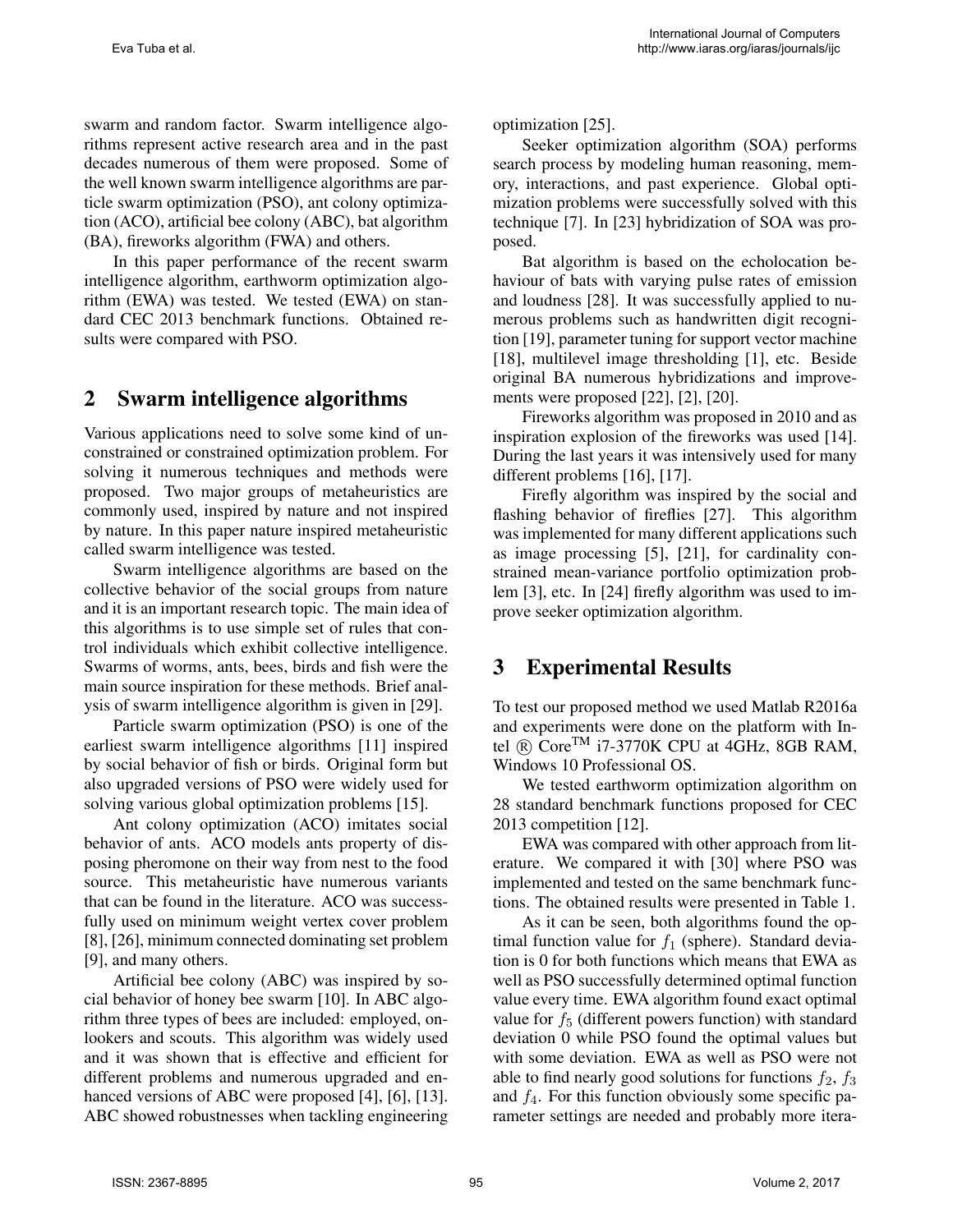|                     |                  | $1a$ Development of $130$ and $EWA$ |                |                |                |               |
|---------------------|------------------|-------------------------------------|----------------|----------------|----------------|---------------|
| Fun.                | Alg.             | Optimal                             | <b>Best</b>    | <b>Median</b>  | Worst          | St.Dev.       |
| $f_1$               | <b>PSO</b>       | $-1.400E + 03$                      | $-1.400E + 03$ | $-1.400E + 03$ | $-1.400E + 03$ | $0.000E + 00$ |
|                     | <b>EWA</b>       | $-1.400E + 03$                      | $-1.400E + 03$ | $-1.400E + 03$ | $-1.400E + 03$ | $0.000E + 00$ |
| $\overline{f_2}$    | $\overline{PSO}$ | $-1.300E + 03$                      | 7.597E+02      | $3.504E + 04$  | $4.755E + 05$  | 7.356E+04     |
|                     | <b>EWA</b>       | $-1.300E + 03$                      | 1.853E+02      | 2.934E+04      | 4.129E+05      | 8.328E+04     |
| $\overline{f_3}$    | <b>PSO</b>       | $-1.200E + 03$                      | $-1.200E+03$   | 2.670E+05      | 8.251E+07      | 1.656E+07     |
|                     | <b>EWA</b>       | $-1.200E + 03$                      | $-1.158E + 03$ | 1.284E+05      | 1.795E+08      | 6.834E+06     |
| $\overline{f_4}$    | <b>PSO</b>       | $-1.100E + 03$                      | $2.454E + 02$  | 7.769E+03      | 1.856E+04      | $4.556E + 03$ |
|                     | <b>EWA</b>       | $-1.100E + 02$                      | $1.195E+02$    | 2.359E+03      | 5.270E+03      | $1.631E+03$   |
| $f_5$               | <b>PSO</b>       | $-1.000E + 03$                      | $-1.000E + 03$ | $-1.000E + 03$ | $-1.000E + 03$ | 3.142E-05     |
|                     | <b>EWA</b>       | $-1.00E + 03$                       | $-1.000E + 03$ | $-1.000E + 03$ | $-1.000E + 03$ | $0.00E + 00$  |
| $\overline{f_6}$    | <b>PSO</b>       | $-9.000E + 02$                      | $-9.000E+02$   | $-8.902E+02$   | $-8.898E+02$   | 4.974E+00     |
|                     | <b>EWA</b>       | $-9.000E + 02$                      | $-9.000E + 02$ | $-8.902E+02$   | $-8.898E+02$   | 4.140E+00     |
| $f_7$               | <b>PSO</b>       | $-8.000E + 02$                      | $-7.974E + 02$ | $-7.789E + 02$ | $7.434E + 02$  | 1.327E+01     |
|                     | <b>EWA</b>       | $-8.000E + 02$                      | $-7.974E+02$   | $-7.870E + 02$ | $-7.793E+02$   | 1.013E+01     |
| $\overline{f_8}$    | <b>PSO</b>       | $-7.000E + 02$                      | $-6.789E+02$   | $-6.797E+02$   | $-6.796E + 02$ | 6.722E-02     |
|                     | <b>EWA</b>       | $-7.000E + 02$                      | $-6.797E+02$   | $-6.797E+02$   | $-6.797E + 02$ | 4.338E-03     |
| $\overline{f_9}$    | <b>PSO</b>       | $-6.000E + 02$                      | $-5.987E+02$   | $-5.952E+02$   | $-5.929E+02$   | $1.499E + 00$ |
|                     | <b>EWA</b>       | $-6.000E + 02$                      | $-5.991E+02$   | $-5.969E+02$   | $-5.929E + 02$ | 1.039E+00     |
| $f_{10}$            | <b>PSO</b>       | $-5.000E + 02$                      | $-4.999E+02$   | $-4.997E+02$   | $-4.989E+02$   | 2.713E-01     |
|                     | <b>EWA</b>       | $-5.000E + 02$                      | $-5.000E + 02$ | $-4.999E+02$   | $-4.984E+02$   | 1.449E-01     |
| $\overline{f_{11}}$ | $\overline{PSO}$ | $-4.000E + 02$                      | $-3.970E+02$   | $-3.891E+02$   | $-3.731E+02$   | $5.658E + 00$ |
|                     | <b>EWA</b>       | $-4.000E + 02$                      | $-3.972E+02$   | $-3.907E+02$   | $-3.781E+02$   | 4.198E+00     |
| $f_{12}$            | <b>PSO</b>       | $-3.000E + 02$                      | $-2.970E+02$   | $-2.861E+02$   | $-2.682E+02$   | 6.560E+00     |
|                     | <b>EWA</b>       | $-3.000E + 02$                      | $-2.971E+02$   | $-2.870E+02$   | $-2.623E+02$   | 6.019E+00     |
| $f_{13}$            | <b>PSO</b>       | $-2.000E + 02$                      | $-1.946E + 02$ | $-1.792E+02$   | $-1.523E+02$   | $9.822E + 00$ |
|                     | <b>EWA</b>       | $-2.000E + 02$                      | $-1.992E+02$   | $-1.801E+02$   | $-1.617E+02$   | 8.992E+00     |
| $f_{14}$            | <b>PSO</b>       | $-1.000E + 02$                      | 2.228E+02      | 7.338E+02      | $1.109E+03$    | 2.335E+02     |
|                     | <b>EWA</b>       | $-1.000E + 02$                      | $-1.419E+02$   | 2.914E+02      | 4.990E+02      | 1.282E+02     |
| $\overline{f_{15}}$ | <b>PSO</b>       | $1.000E + 02$                       | $4.372E + 02$  | 8.743E+02      | 1.705E+03      | $2.507E + 02$ |
|                     | <b>EWA</b>       | 1.000E+02                           | 4.271E+02      | 5.695E+02      | $1.044E + 03$  | 2.429E+02     |
| $f_{16}$            | <b>PSO</b>       | $2.000E + 02$                       | $2.002E + 02$  | $2.005E + 02$  | $2.014E + 02$  | 2.457E-01     |
|                     | <b>EWA</b>       | 2.000E+02                           | 2.000E+02      | $2.003E+02$    | 2.007E+02      | 1.396E-01     |
| $f_{17}$            | <b>PSO</b>       | 3.000E+02                           | $3.104E + 02$  | 3.189E+02      | $3.416E + 02$  | 5.873E+00     |
|                     | <b>EWA</b>       | 3.000E+02                           | 3.098E+02      | 3.164E+02      | 3.341E+02      | 3.183E+00     |
| $f_{18}$            | <b>PSO</b>       | 4.000E+02                           | $4.125E+02$    | 4.178E+02      | $4.365E+02$    | 4.534E+00     |
|                     | <b>EWA</b>       | 4.000E+02                           | 4.109E+02      | 4.178E+02      | 4.364E+02      | 4.982E+00     |
| $\overline{f_{19}}$ | <b>PSO</b>       | $5.000E + 02$                       | $5.003E + 02$  | $5.009E + 02$  | $5.019E + 02$  | 3.886E-01     |
|                     | <b>EWA</b>       | 5.000E+02                           | $5.001E + 02$  | 5.009E+02      | 5.041E+02      | 2.153E-01     |
| $f_{20}$            | PSO              | $6.000E + 02$                       | $6.020E + 02$  | $6.034E + 02$  | $6.040E + 02$  | 4.194E-01     |
|                     | <b>EWA</b>       | $6.000E + 02$                       | $6.017E + 02$  | $6.025E+02$    | $6.034E + 02$  | 4.006E-01     |
| $f_{21}$            | <b>PSO</b>       | 7.000E+02                           | 1.100E+03      | 1.100E+03      | $1.100E + 03$  | $0.00E + 00$  |
|                     | <b>EWA</b>       | 7.000E+02                           | 1.100E+03      | 1.100E+03      | 1.100E+03      | $0.00E + 00$  |
| $f_{22}$            | <b>PSO</b>       | 8.000E+02                           | $1.206E + 03$  | $1.706E + 03$  | $2.388E + 03$  | 3.431E+02     |
|                     | <b>EWA</b>       | 8.000E+02                           | $1.190E+03$    | 1.428E+03      | 1.998E+03      | 3.083E+02     |
| $f_{23}$            | <b>PSO</b>       | 9.000E+02                           | 1.016E+03      | 1.810E+03      | 2.776E+03      | 3.596E+02     |
|                     | <b>EWA</b>       | 9.000E+02                           | 9.991E+02      | $1.193E+03$    | 1.987E+03      | 5.121E+02     |
| $f_{24}$            | <b>PSO</b>       | $1.000E + 03$                       | $1.162E + 03$  | $1.214E + 03$  | $1.222E + 03$  | $9.166E + 00$ |
|                     | <b>EWA</b>       | 1.000E+03                           | $1.091E+03$    | 1.179E+03      | 1.207E+03      | $6.917E + 00$ |
| $f_{25}$            | <b>PSO</b>       | 1.100E+03                           | 1.300E+03      | $1.309E + 03$  | 1.320E+03      | 5.943E+00     |
|                     | EWA              | 1.100E+03                           | $1.220E+03$    | 1.300E+03      | $1.312E+03$    | 6.152E+00     |
| $\overline{f}_{26}$ | PSO              | $1.200E + 03$                       | $1.307E + 03$  | $1.400E + 03$  | $1.520E + 03$  | $5.513E + 01$ |
|                     | EWA              | 1.200E+03                           | $1.193E+03$    | $1.307E + 03$  | 1.400E+03      | 1.131E+01     |
| $f_{27}$            | <b>PSO</b>       | 1.300E+03                           | $1.602E + 03$  | 1.636E+03      | 1.898E+03      | 7.359E+01     |
|                     | EWA              | 1.300E+03                           | $1.521E+03$    | 1.596E+03      | 1.705E+03      | 5.251E+01     |
| $f_{28}$            | <b>PSO</b>       | $1.400E + 03$                       | $1.500E + 03$  | 1.700E+03      | 2.009E+03      | 8.362E+01     |
|                     | <b>EWA</b>       | 1.400E+03                           | $1.400E+03$    | $1.698E+03$    | $2.001E+03$    | 7.672E+01     |

Table 1: Comparison of PSO and EWA

tions.

For functions  $f_6$ ,  $f_8$  and  $f_{21}$  PSO and EWA reached the same median and the best solution. Interesting is that for  $f_{21}$  both algorithm had standard deviation 0 which means that obtained solution is probably some local optimum. For functions  $f_{10}$ ,  $f_{16}$  and  $f_{28}$ EWA successfully found at least once optimal solution while PSO was not. For all other functions EWA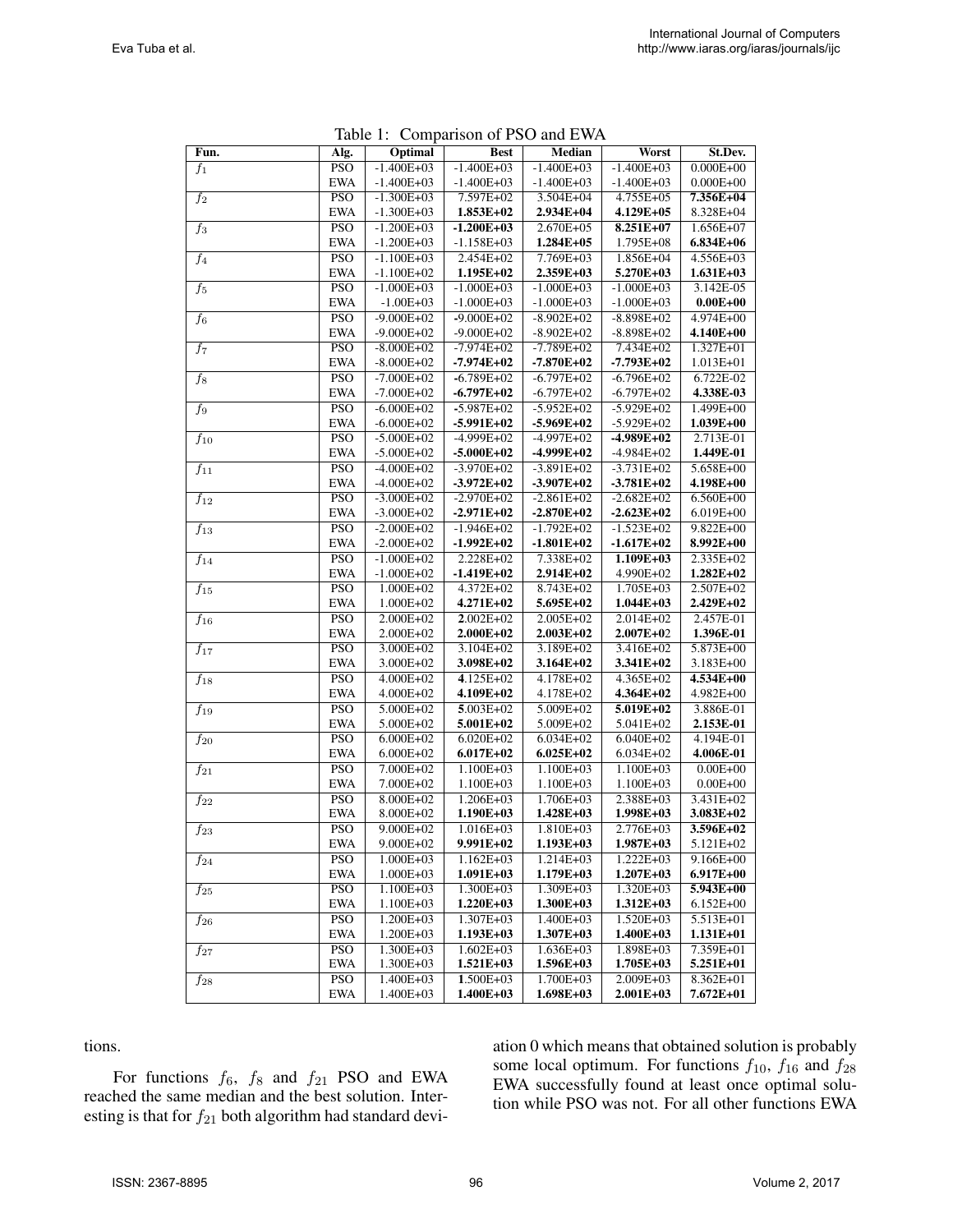reached better minimal, maximal and median solution and standard deviation was lower in the most cases. Smaller standard deviation around bad solution is not an advantage of the PSO algorithm. Based on the results presented in Table 1 we can conclude that EWA perform better then PSO and it was shown good characteristics.

# 4 Conclusion

In this paper we tested noves novel swarm optimization algorithms, earthworm algorithm. The algorithms was tested on 28 CEC 2013 benchmark functions. Based on the experimental results we concluded that EWA has good characteristics as optimization algorithm and it perform better than PSO algorithm that was used for comparison. In further work, modification or hybridization of EWA algorithm can be proposed and tested against several other swarm optimization algorithms.

#### *References:*

- [1] A. Alihodzic and M. Tuba, "Bat algorithm (BA) for image thresholding," *Recent Researches in Telecommunications, Informatics, Electronics and Signal Processing*, pp. 17–19, 2013.
- [2] N. Bacanin and M. Tuba, "Firefly algorithm for cardinality constrained mean-variance portfolio optimization problem with entropy diversity constraint," *The Scientific World Journal, special issue Computational Intelligence and Metaheuristic Algorithms with Applications,*, vol. 2014, no. Article ID 721521, p. 16, 2014.
- [3] ——, "Firefly algorithm for cardinality constrained mean-variance portfolio optimization problem with entropy diversity constraint," *The Scientific World Journal*, vol. 2014, 2014.
- [4] I. Brajevic and M. Tuba, "An upgraded artificial bee colony algorithm (ABC) for constrained optimization problems," *Journal of Intelligent Manufacturing*, vol. 24, no. 4, pp. 729–740, August 2013.
- [5] ——, *Cuckoo Search and Firefly Algorithm: Theory and Applications*. Springer International Publishing, 2014, ch. Cuckoo Search and Firefly Algorithm Applied to Multilevel Image Thresholding, pp. 115–139.
- [6] I. Brajevic, M. Tuba, and M. Subotic, "Improved artificial bee colony algorithm for constrained problems," in *Proceedings of the 11th WSEAS international conference on evolutionary computing*. World Scientific and Engineering Academy and Society (WSEAS), 2010, pp. 185–190.
- [7] C. Dai, W. Chen, Y. Song, and Y. Zhu, "Seeker optimization algorithm: a novel stochastic search algorithm for global numerical optimization," *Journal of Systems Engineering and Electronics*, vol. 21, no. 2, pp. 300–311, 2010.
- [8] R. Jovanovic and M. Tuba, "An ant colony optimization algorithm with improved pheromone correction strategy for the minimum weight vertex cover problem," *Applied Soft Computing*, vol. 11, no. 8, pp. 5360–5366, December 2011.
- [9] ——, "Ant colony optimization algorithm with pheromone correction strategy for the minimum connected dominating set problem," *Computer Science and Information Systems (Com-SIS)*, vol. 10, no. 1, pp. 133–149, January 2013.
- [10] D. Karaboga and B. Akay, "A modified artificial bee colony (ABC) algorithm for constrained optimization problems," *Applied Soft Computing*, vol. 11, no. 3, pp. 3021–3031, 2011.
- [11] J. Kennedy and R. Eberhart, "Particle swarm optimization," *Proceedings of the IEEE International Conference on Neural Networks (ICNN '95)*, vol. 4, pp. 1942–1948, 1995.
- [12] J. Liang, B. Qu, P. Suganthan, and A. G. Hernández-Díaz, "Problem definitions and evaluation criteria for the cec 2013 special session on real-parameter optimization," *Computational Intelligence Laboratory, Zhengzhou University, Zhengzhou, China and Nanyang Technological University, Singapore, Technical Report*, vol. 201212, 2013.
- [13] M. Subotic and M. Tuba, "Parallelized multiple swarm artificial bee colony algorithm (MS-ABC) for global optimization," *Studies in Informatics and Control*, vol. 23, no. 1, pp. 117–126, 2014.
- [14] Y. Tan and Y. Zhu, "Fireworks algorithm for optimization," *Advances in Swarm Intelligence, LNCS*, vol. 6145, pp. 355–364, June 2010.